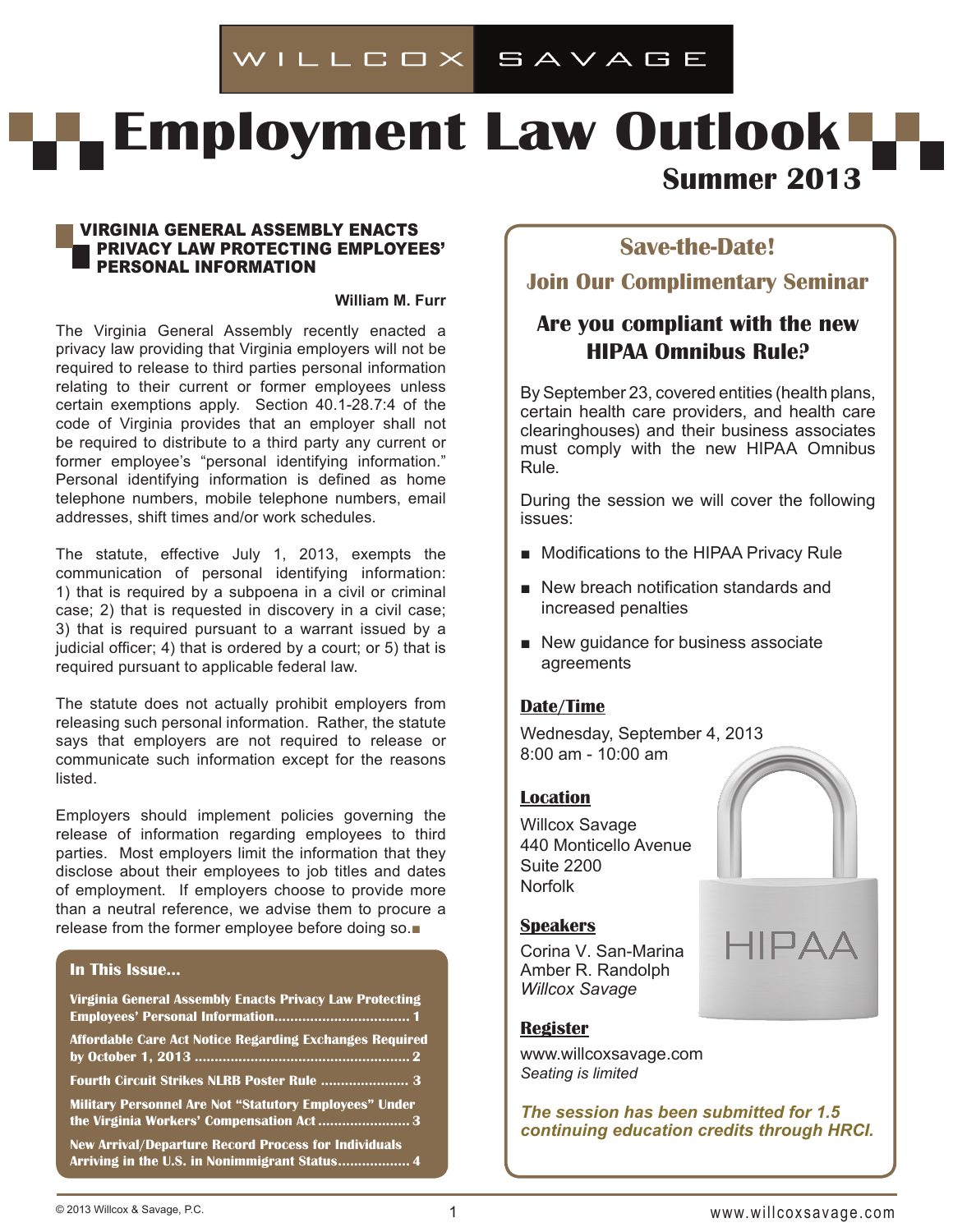#### affordable Care Act Notice Regarding Exchanges Required by **OCTOBER 1, 2013**

#### **Cher E. Wynkoop and Corina V. San-Marina**

On May 8, 2013, the Department of Labor (DOL) issued temporary guidance through Technical Release No. 2013-2 that implements Section 18B of the Fair Labor Standards Act (FLSA), as added by the Affordable Care Act (ACA), which requires employers to provide employees with a written notice describing the public Marketplaces (referred to as Exchanges in the law) effective October 1, 2013.

In general, the FLSA applies to employers that employ one or more employees who are engaged in, or produce goods for, interstate commerce. For most firms, a test of not less than \$500,000 in annual dollar volume of business applies. The FLSA also specifically covers the following entities: hospitals; institutions primarily engaged in the care of the sick, the aged, mentally ill, or disabled who reside on the premises; schools for children who are mentally or physically disabled or gifted; preschools, elementary and secondary schools, and institutions of higher education; and federal, state and local government agencies.

The notice must be provided to all employees regardless of plan enrollment status (if applicable) or of part-time or full-time status. Employers are not required to provide a separate notice to dependents or other individuals who are or may become eligible for coverage under the plan but who are not employees.

To inform employees of their coverage options, the notice must include the following information:

- The existence of the Marketplace, contact information, and a description of the services provided by a Marketplace:
- That the employee may be eligible for a premium tax credit for qualified health plans purchased through a Marketplace; and
- A statement that if the employee purchases a qualified health plan through the Marketplace, the employee may lose the employer contribution to benefits offered by the employer, and that all or a portion of that employer contribution may be excluded from Federal income tax.

To satisfy the content requirements, the DOL has provided model language. There is a model notice for employers who offer a health plan to some or all employees, and a model notice for employers who do not offer a health plan. Employers can use a modified version of the notice as long as the content requirements are met.

The model notice for employers who offer a health plan also requires the following information:

- Whether the plan is offered to some or all employees, and the definition of eligible employees;
- Whether the plan is offered to dependents, and the definition of eligible dependents; and
- Whether the coverage satisfies the 60% minimum value standard and whether the coverage is intended to be affordable.

Employers also have the *option* to include employeespecific information in the notice, including:

- The employee's eligibility for coverage;
- Whether the employer offers a health plan that meets the minimum value standard;
- Employee contributions for the lowest cost employer plan that provides minimum value; and
- Changes in the employer plan for the new plan year.

The notices also provide a link to www.HealthCare.gov, a site that will provide additional information on health care reform as well as an online application for health insurance coverage and contact information for a local Marketplace.

For 2013, the notice must be provided to each new employee on their date of hire starting October 1, 2013. For employees who are current employees before October 1, 2013, the notice must be provided no later than October 1, 2013. For 2014, the notice must be provided within 14 days of the employee's start date.

The notice can be provided by first-class mail. Alternatively, it can be provided electronically if the DOL electronic safe harbor requirements are satisfied. DOL regulations allow plan sponsors to use electronic media to distribute Summary Plan Descriptions and other ERISA-required notices to participants who have "worksite access" – meaning they have access to a worksite intranet or electronic information system as an integral part of their work duties. For participants who do not have this type of worksite access or who want to use noncompany networks or other electronic media (Internet or CD-ROMs mailed to homes), additional requirements must be met.■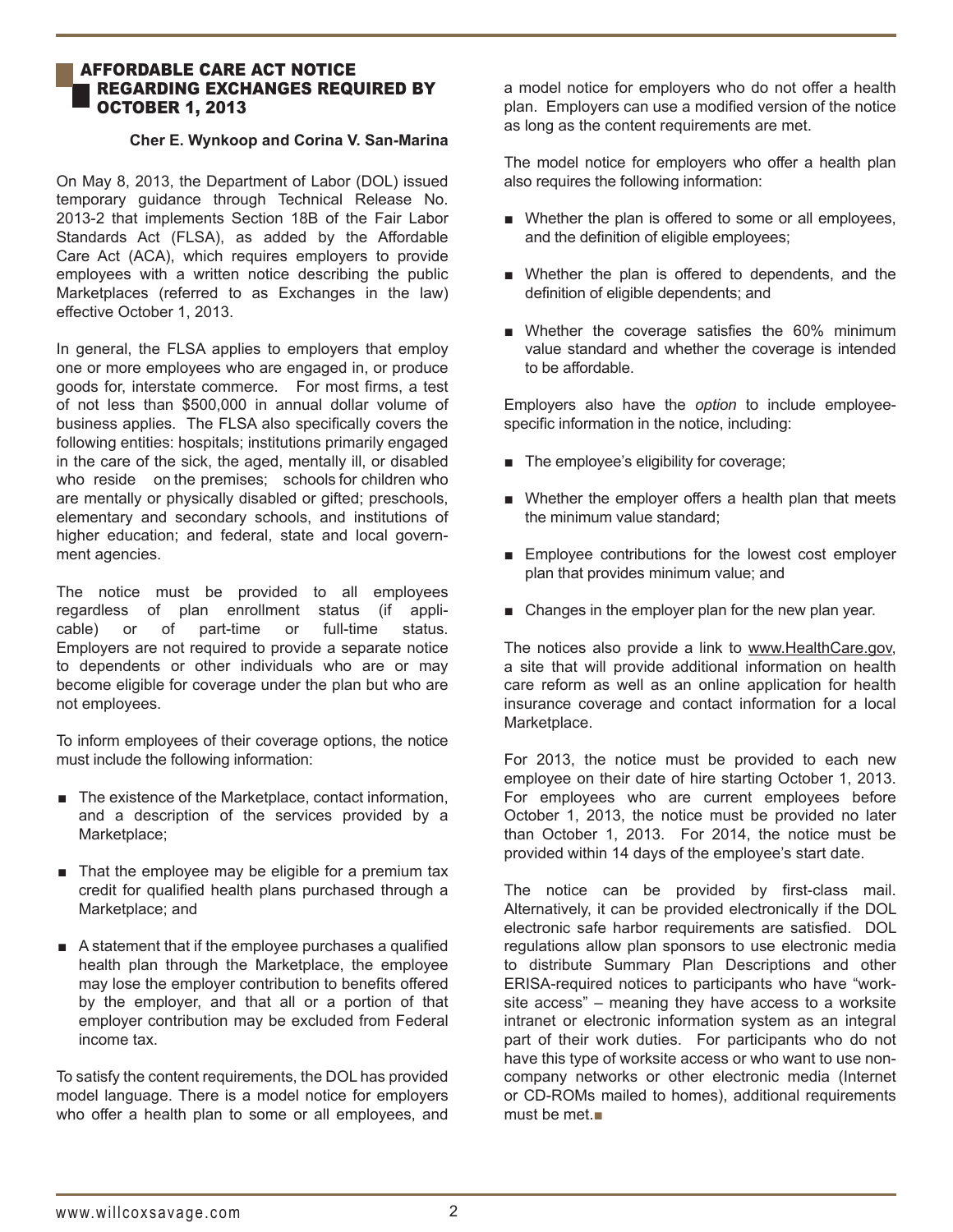## Fourth Circuit Strikes NLRB Poster Rule

#### **Susan R. Blackman**

The U.S. Court of Appeals for the Fourth Circuit ruled on June 14, 2013 that the National Labor Relations Board overstepped its authority when it issued a rule that would have required employers to post notices informing workers of their rights under the National Labor Relations Act.

The court noted that Board's responsibility is limited to handling charges of unfair labor practices and issues involving union representation. This comment raises questions about recent proactive measures the Board has taken to expand protections of workers, including those in non-unionized workplaces. Such measures have included issuing memoranda warning employers that social media policies should not chill an employee's right to complain to coworkers about the conditions of employment. The poster rule would have required employers to post notices confirming workers' rights under the NLRA, including the rights to organize and bargain collectively and to engage in concerted activity with coworkers concerning terms and conditions of employment.

The lawsuit challenging the rule was filed by the U.S. and South Carolina Chambers of Commerce, which prevailed at the district court level as well as at the Fourth Circuit. A separate case filed by the National Association of Manufacturers resulted in a similar outcome by the U.S. Court of Appeals for the D.C. Circuit.

The Fourth Circuit found that unlike the EEOC and OSHA, which have specific statutory authority to require employers to post notices of employee rights, there is "no indication in the plain language of the [NLRA] that Congress intended to grant the Board the authority to promulgate such a requirement."■

#### **Contacts Labor & Employment Law**

William M. Furr, Chair wfurr@wilsav.com Gregory A. Giordano<br>Samuel J. Webster Christopher A. Abel cabel@wilsav.com<br>Susan R. Blackman sblackman@wilsav Ashley W. Winsky awinsky@wilsav.com Monica A. Stahly mstahly@wilsav.com

Wm. E. Rachels, Jr. wrachels@wilsav.com<br>Gregory A. Giordano ggiordano@wilsav.com swebster@wilsav.com sblackman@wilsav.com David A. Kushner dkushner@wilsav.com Luba I. Seliavski lseliavski@wilsav.com

#### **Employee Benefits**

Cher E. Wynkoop cwynkoop@wilsav.com David A. Snouffer dsnouffer@wilsav.com Corina V. San-Marina csanmarina@wilsav.com Amber R. Randolph arandolph@wilsav.com

#### **Workers' Compensation**

Stephen R. Jackson sjackson@wilsav.com

#### Military Personnel Are Not "Statutory Employees" Under The Virginia Workers' Compensation **ACT**

#### **Stephen R. Jackson**

Given the pervasive presence of the military in Hampton Roads, it is not uncommon for there to be commercial interaction between private employers or contractors and military personnel. Perhaps nowhere is this more true than in local shipyards, where Navy personnel often remain on duty aboard vessels being overhauled either to supervise the work or to carry out their normal duties. Such was the case in a recent decision of the Supreme Court of Virginia in *Gibbs v. Newport News Shipbuilding and Drydock Company*.

The issue in *Gibbs* was whether military personnel with work-related injuries were subject to the exclusive remedy of workers' compensation as against the shipyard. In that case, Gibbs was diagnosed with an asbestos-related disease over 40 years after serving on the pre-commissioning crew aboard a submarine being constructed at Newport News Shipbuilding. His estate sued the shipyard, which, in turn, argued that he was a "statutory employee" bound by the Virginia Workers' Compensation Act. The trial court agreed and the case was dismissed.

On appeal, the Supreme Court of Virginia wasted little time in reversing the decision. The Court noted that the exclusivity provision of workers' compensation is essentially a pact between employer and employee and that the Navy had never agreed to be bound by it. The Court also noted that members of the military, unlike private citizens, are not engaged in the typical employeremployee relationship. Rather, military personnel are subject to strict discipline and may be exposed to hazardous duties, none of which could have been anticipated by the Virginia General Assembly when it contemplated injuries to employees under a "contract for hire." Finally, the Court noted that the Virginia General Assembly had no authority to affect the relationship between the federal government and members of its armed forces.

Interestingly, although a majority of the Court held that members of the military were not subject to the Virginia Workers' Compensation Act, the decision was not unanimous. Two of the justices applied a traditional analysis to the problem and noted that in prior cases the Navy had sought the benefits of the exclusivity provision of the Act. However, at least for now, military personnel injured in work-related accidents under similar circumstances retain their right of action under Virginia common law.■